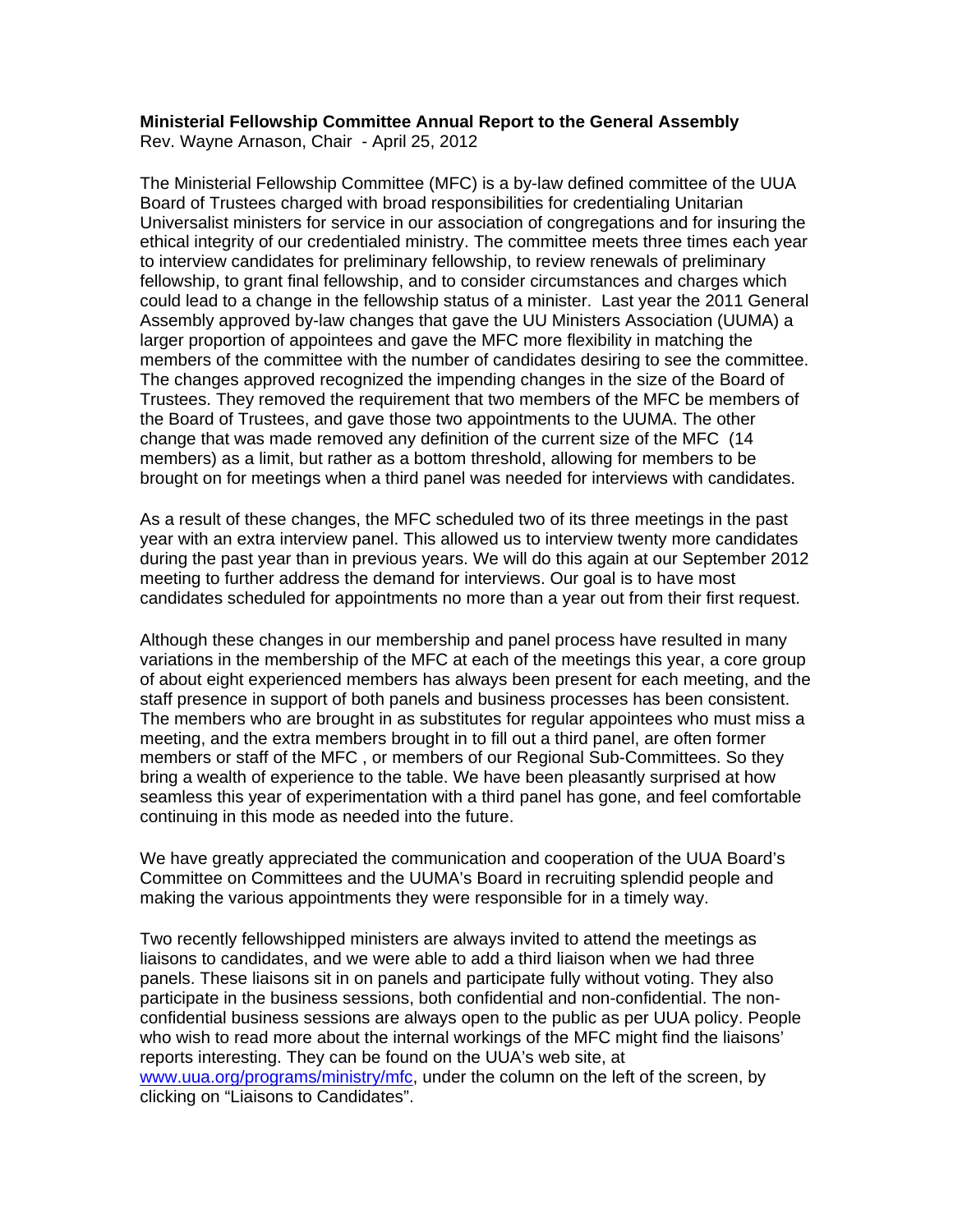Our appointed membership has changed considerably this year after two years of relative stability. Our two UUA Trustee members: Rev. Jose Ballester and David Friedman were retired due to the by-law changes. Their seats were taken by two UUMA appointees: Rev. Karen Gustafson of Madison, WI and Rev. Gary Smith of Concord MA. We lost Cary McDonald due to his UUA staff appointment. His seat was taken by Mark Watanabe of Dorchester, MA. A long-serving UUMA appointee, Rev. Emily Gage, retired after six years of service, and the UUMA appointed Rev. Shana Lynngood of Victoria, British Columbia. P.D. Wadler reached his term limit after eight years of service. The UUA Board was required to find a psychologist to replace Mr. Wadler, and appointed Dr. Bill Kirkpatrick of Minneapolis MN. Rev. Cynthia Kane, who serves as a U.S. Navy Chaplain, found that new duties would make it more difficult for her to finish her current term, and the Board has appointed Rev. Jennifer Hamlin-Navias of Syracuse , NY to complete her term.

The members of the MFC continue to feel blessed by our excellent staff support. Our Executive Secretary, Rev. Sarah Lammert, has learned all our ropes and unties knots that many of us didn't know existed. Rev. David Pettee is now our longest-serving staff member and has assumed extra burdens due to the staffing cuts and changes in his areas of work. Rev. Jory Agate announced her plans to leave her position after this year's GA. We celebrate the new opportunities Jory is exploring but will miss her wisdom and knowledge among us. Jory served as the Chair of the MFC before being appointed Director of Ministerial Development, so her years of experience will be hard to replace. Our MFC Coordinator, Marion Bell is in her third year of service and knows our administrative needs inside out. We are grateful to have her with us. This year brought further administrative changes as Chris May, our longest serving staff supporter, retired in February. Chris has been the "voice" of the MFC for so many candidates as they prepare their packets for our consideration, and it is hard to lose her. Happily, an experienced staff member from within the Ministries and Faith Development staff group, Chris Spiegel, was brought into take over Chris's position, so the continuity and quality of work has been sustained.

This report routinely includes our statistics for the year:

78 candidates were interviewed in the past year in Boston only. Of those, 63 were granted preliminary fellowship with or without minor contingencies, 11 were seen as making promising progress towards ministry, but we would like to see them again, and 4 were discouraged from continuing their pursuit of ministry. Of all the candidates we saw this year 34 were from one of the two Unitarian Universalist "identity seminaries" (Meadville/Lombard Theological School or Starr King School for the Ministry). The number of women exceeded male candidates (47 compared with 29) and 2 identified as transgender or gender-queer. During the course of the year, 167 ministers completed renewals; and 54 were granted Final Fellowship.

In addition, the Committee moved 9 ministers in Preliminary Fellowship from Full Fellowship to Inactive Fellowship and 14 ministers were removed from Fellowship. These ministers are not currently working in ministry and not engaged in the process of renewal towards Final Fellowship. They may be moved back into Full Fellowship on petition to the Committee.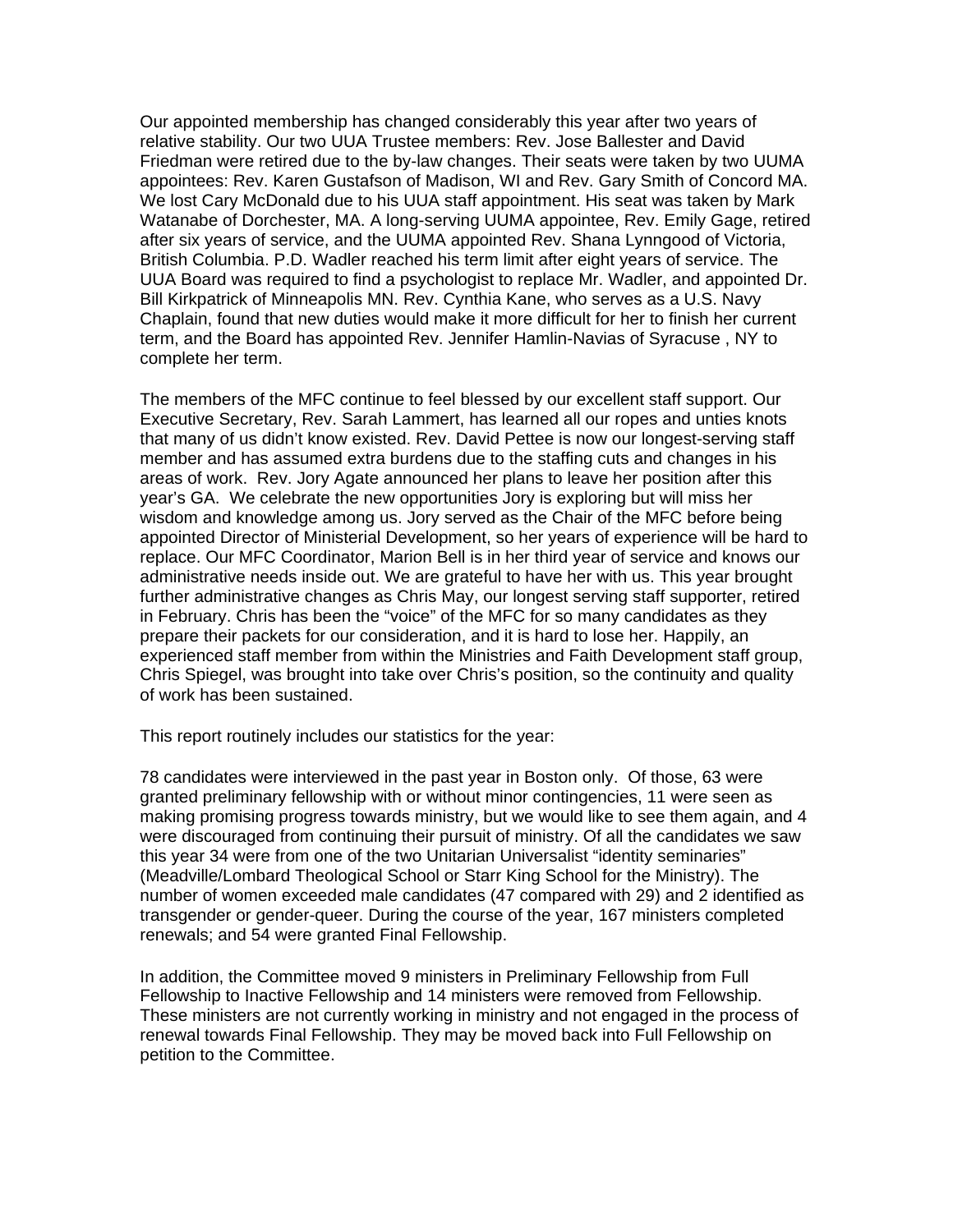The review and evaluation of our ministry, and of ministerial credentialing as a part of this, has been ongoing during 2011-12. This was an evaluation we requested and welcomed since we did not see our committee having the time, resources, and objectivity to undertake it ourselves. We have responded to the UUA Administration's Strategic Review of Professional Ministry by making changes in the role and composition of our Regional Subcommittees on Candidacy.

At our December 2011 meeting, the MFC decided to reconfigure the Regional Subcommittees from four to two, and to increase the number of meetings the two subcommittees have from one each year to two each year. This decision was budget neutral, but improves the culture and the quality of the evaluative and supportive work that these groups do for our aspirants towards ministry. This new configuration will begin with the fall 2012 meetings. We have appreciated working with the Board's Committee on Committees to create a pool of eligible candidates to serve on these RSCC's.

 At the March 2012 meeting, the MFC passed a provisional change, which we will circulate among stakeholders and then take up again and vote up or down in late September 2012 before the two RSCC's meet in their new configuration for the first time. The significant change provisionally passed will remove the option the RSCC's currently have of being able to halt an aspirant's progress by denying candidacy. The fear that is associated with being stopped has unfortunately become such a barrier for aspirants that it has helped create a culture among our aspirants that they should wait until they are nearly graduated, before they are 'ready' to see an RSCC.

The actual proposed text that we passed by a 10-3 vote in March is in a single section of the MFC policies that list the requirements an aspirant must fulfill in order to make an appointment with the MFC. The text would now make no mention of denying candidacy and would say that an aspirant must have:

"Been interviewed and approved for Candidate Status by the RSCC. An RSCC may require additional interviews before candidacy is granted."

Note that in this initial vote the MFC has retained the RSCC's ability to require another interview or even more than one. The Committee felt that retaining this authority would encourage people to see the RSCC sooner, thereby assuring that their personal timelines for formation, credentialing, and settlement could include the possibility of more than one interview, while at the same time knowing that being denied candidacy is off the table.

There are still a few people on the MFC who have worked on this proposal who felt that while the additional interview(s) may be required, that the Candidacy status should be granted automatically after the first interview has been completed. The rationale for their point of view is that we want aspirants to get into Candidacy status sooner to take advantage of relationships with UUMA members and the UUMA code. The view that prevailed in our vote was that Candidacy should only happen when an RSCC grants it, and that for most aspirants this would happen after one interview anyway. Those voting in the majority were also influenced by information from our UUMA-representative members who conveyed concern from UUMA leaders that students eligible for UUMA chapter participation as Candidates for Ministry be properly vetted by an RSCC.